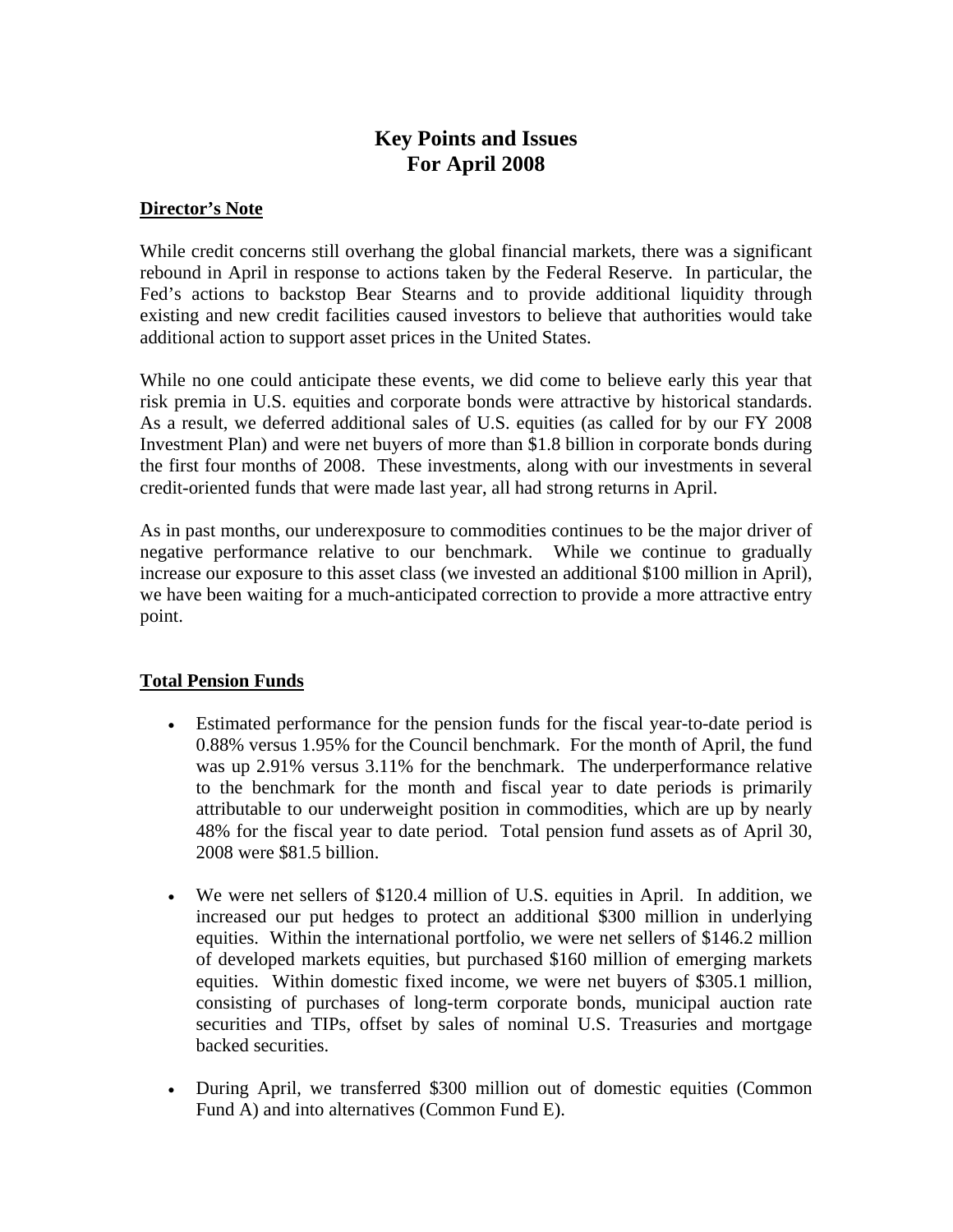# **Domestic Equity**

- Performance for Common Pension Fund A for April was 5.14% versus 5.06% for the S&P 1500 Index, the benchmark for the domestic equity portfolio. For the fiscal year-to-date period, Common Pension Fund A returned -4.62% versus -6.48% for the benchmark. Our outperformance in April was primarily attributable to our underweight exposure to GE and our large exposure to several wireless tower operators (e.g., Crown Castle, American Tower). For the fiscal year-to-date period, our underexposure to financial stocks is the major contributor to our outperformance.
- As stated above, net sales of equities within Common Pension Fund A during April were \$120.4 million. While sales were spread throughout the portfolio, the major activity was in the industrial and technology sectors. Within industrials, the major sales were in GE, Norfolk Southern and JB Hunt. Within technology, we were sellers of Cisco, Texas Instruments and IBM. Partially offsetting these sales were purchases in the telecom sector, where we were buyers of AT&T, SBA Communications and MetroPCS Communications.
- As discussed above, we increased our put hedges in order to protect an additional \$300 million of underlying equity securities. In total, we have hedges on \$925 million of the overall portfolio, and a collar (i.e., we purchased puts and sold calls) on roughly \$420 million of stocks in the financial sector.
- According to Barra's models, Common Pension Fund A (excluding the cash and put option hedges in the portfolio) has an estimated tracking error of 116bp versus the index. This risk level has remained fairly constant in recent months.

#### **Domestic Fixed Income**

- Performance for Common Pension Fund B for April was 0.21% versus -0.02% for the Lehman Long Government/Credit Index, the new benchmark for the domestic fixed income portfolio. For the fiscal year-to-date period, Common Pension Fund B was up 10.61% versus 8.37% for the benchmark. Please note that the Common Fund B performance numbers include our TIPs portfolio, which does improve our comparison with the index somewhat for the fiscal year-to-date period. The duration of Common Pension Fund B (excluding TIPs) was 9.54 years as of April 30, 2008, versus 11.24 years for the Lehman Long U.S. Government/Credit Index.
- We had net sales of approximately \$305.1 million in domestic fixed income securities in April. The net number somewhat masks a great deal of activity in the portfolio for the month. We had \$595.9 million in net purchases of long-term corporate bonds, mostly in the new issue market. Major issuers that were purchased include Bristol Myers, Lehman Brothers, Oracle and Verizon. For the calendar year-to-date period, we made \$1.8 billion in net purchases of U.S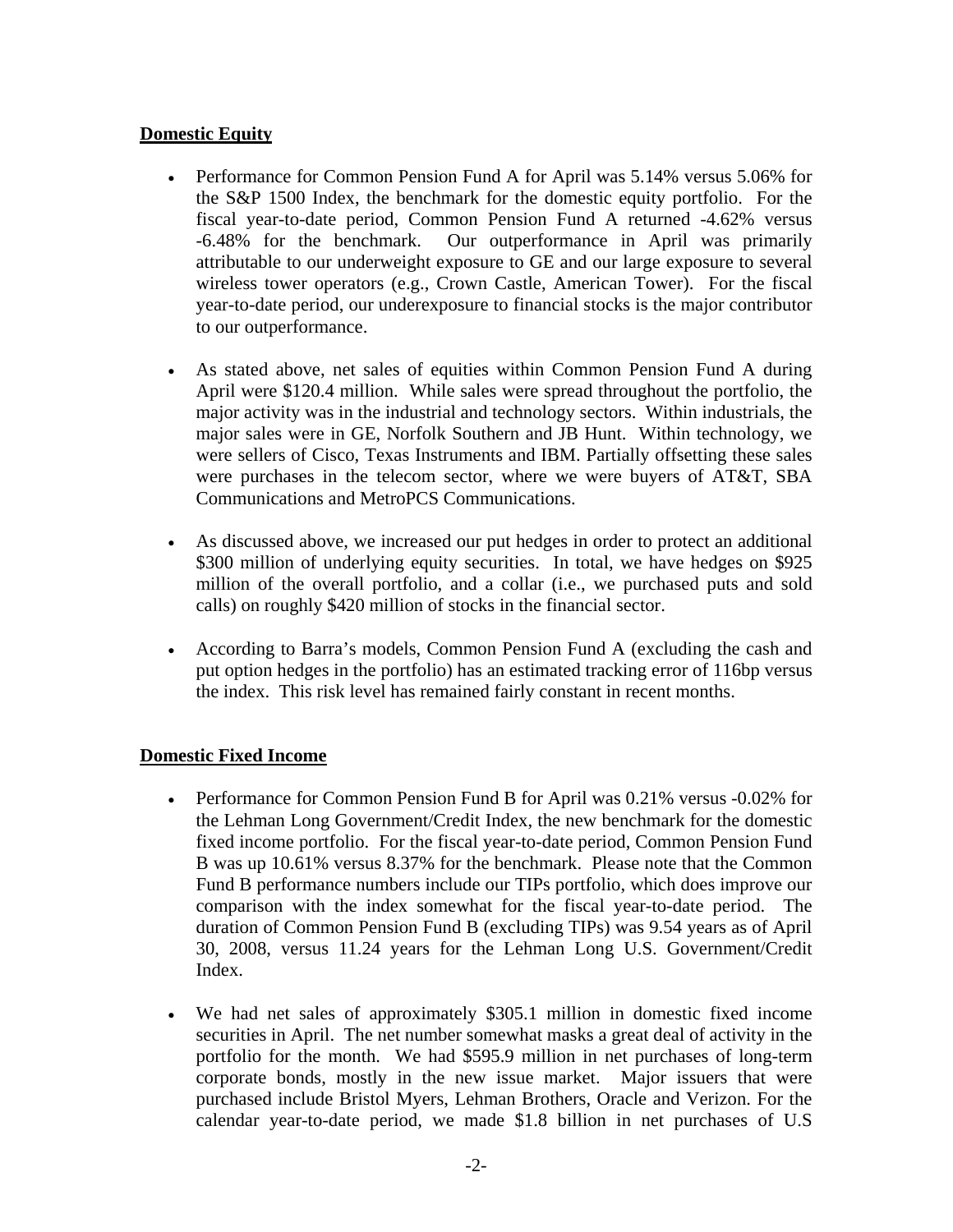corporate bonds. In addition, we had net purchases of roughly \$200 million in auction rate municipal securities. The current yield on this portfolio is near 5%, and some of our purchases in the beginning of the month were at yields approaching 10%. As the market dislocation in the auction rate municipal market subsides, we expect that this portfolio will shrink or run off entirely. In addition, we had net purchases of \$140 million of TIPs, believing that the breakeven inflation spread priced into long-term TIPs was attractive given the continuing run-up in commodity prices. Offsetting these purchases were sales of \$374 million in nominal U.S. Treasuries and \$176.7 million in 30-year mortgagebacked securities.

## **International Equity/Fixed Income**

- The equity portion of Common Pension Fund D returned 4.33% in April versus a 5.02% return for the MSCI EAFE Index ex-Sudan, the new benchmark for the international portfolio, which is calculated by the Division and excludes those names deemed ineligible for investment under the State's Sudan Divestment Law. For the fiscal year-to-date period, the portfolio was down -3.84% versus -3.96% for the benchmark.
- We were net sellers of \$146.2 million in international developed markets equities in April. The major activity was in the consumer discretionary and consumer staples sectors. Major sales in the portfolio include Pernod-Ricard (\$87.8 million), Reuters (\$87.7 million), Groupe Danone (\$67.2 million) and Diageo (\$44.8million).
- Within emerging markets we continue to transition the portfolio to our four external managers. During April, we transferred an additional \$160 million to our externally managed portfolio. The total market value of the emerging markets equity portfolio is \$949.2 million.
- We added \$139 million to our international fixed income portfolio in April, primarily in long-term Australian bonds. In addition, we transferred roughly \$150 million out of short-term JGBs into short-term Euro-denominated paper. Finally, we hedged the currency risk on virtually the entire \$500 million long-term European sovereign portfolio.
- The following companies, while incorporated in a developed market country, will be classified as emerging market companies based upon our review of the various factors as set forth in the State Investment Council Regulations: China Netcom Group, China Resources, China Resources Land Limited, Focus Media, New World Resource, X5 and Zentiva NV.